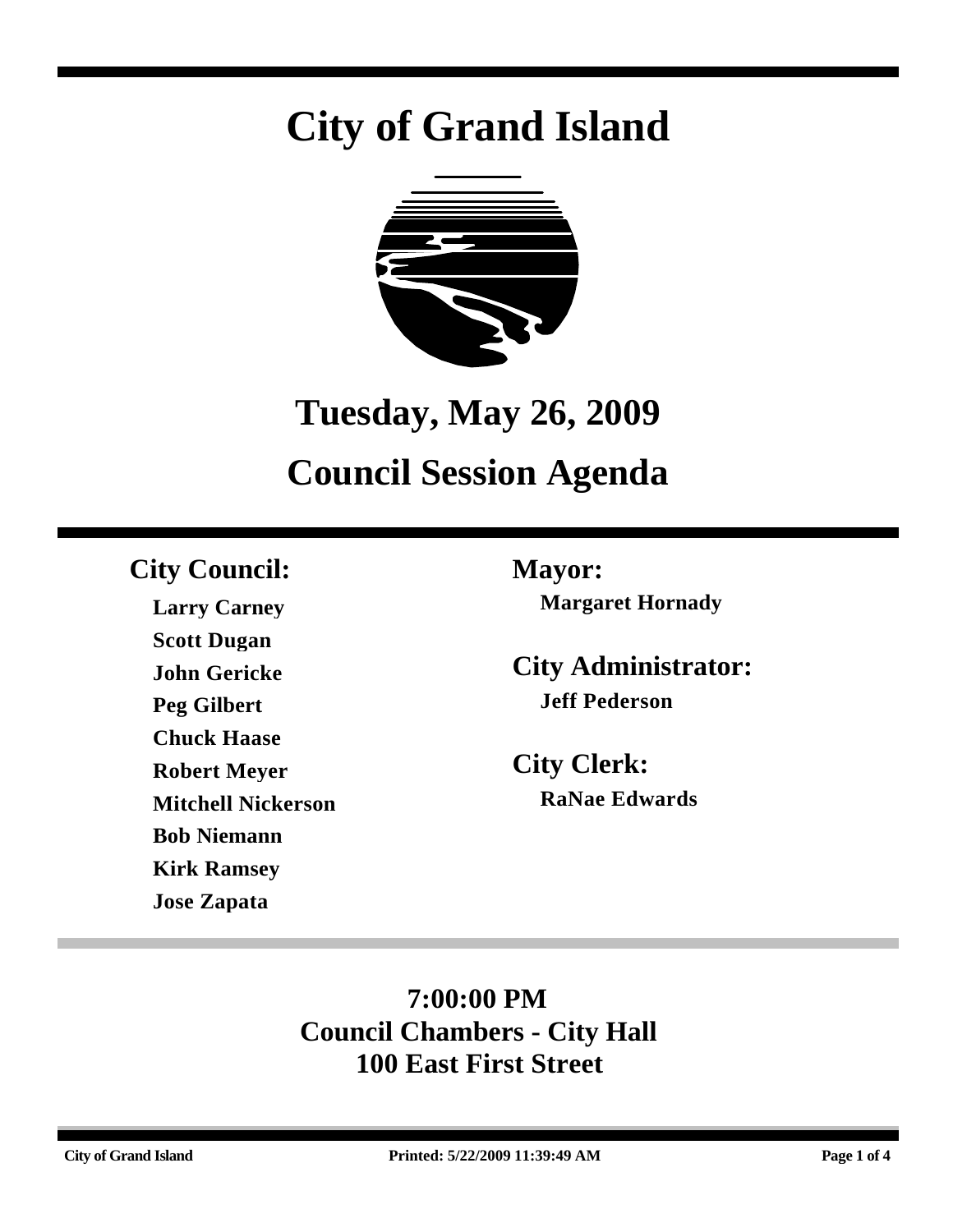#### **Call to Order**

**This is an open meeting of the Grand Island City Council. The City of Grand Island abides by the Open Meetings Act in conducting business. A copy of the Open Meetings Act is displayed in the back of this room as required by state law.**

**The City Council may vote to go into Closed Session on any agenda item as allowed by state law.**

#### **Invocation**

**Pledge of Allegiance**

**Roll Call**

### **A - SUBMITTAL OF REQUESTS FOR FUTURE ITEMS**

**Individuals who have appropriate items for City Council consideration should complete the Request for Future Agenda Items form located at the Information Booth. If the issue can be handled administratively without Council action, notification will be provided. If the item is scheduled for a meeting or study session, notification of the date will be given.**

#### **B - RESERVE TIME TO SPEAK ON AGENDA ITEMS**

**This is an opportunity for individuals wishing to provide input on any of tonight's agenda items to reserve time to speak. Please come forward, state your name and address, and the Agenda topic on which you will be speaking.**

#### **MAYOR COMMUNICATION**

**This is an opportunity for the Mayor to comment on current events, activities, and issues of interest to the community.**

#### **E - PUBLIC HEARINGS**

- **E1 Public Hearing Concerning Acquisition of Utility Easement East Side of Broadwell Avenue from 8th Street South to the Alley, West of Jefferson School - School Dist. #2**
- **E2 Public Hearing Concerning Change of Zoning for Land Located at 3059 St. Paul Road from M2 Heavy Manufacturing to LLR Large Lot Residential**
- **E3 Public Hearing Concerning Change of Zoning for Land Located at 1403 Adams Street from M2 Heavy Manufacturing to R3 Medium Density Residential**
- **E4 Public Hearing Concerning Changes to the Grand Island City Code Section 36-173 Relative to Setback and Separation or Buffer Requirements for Towers**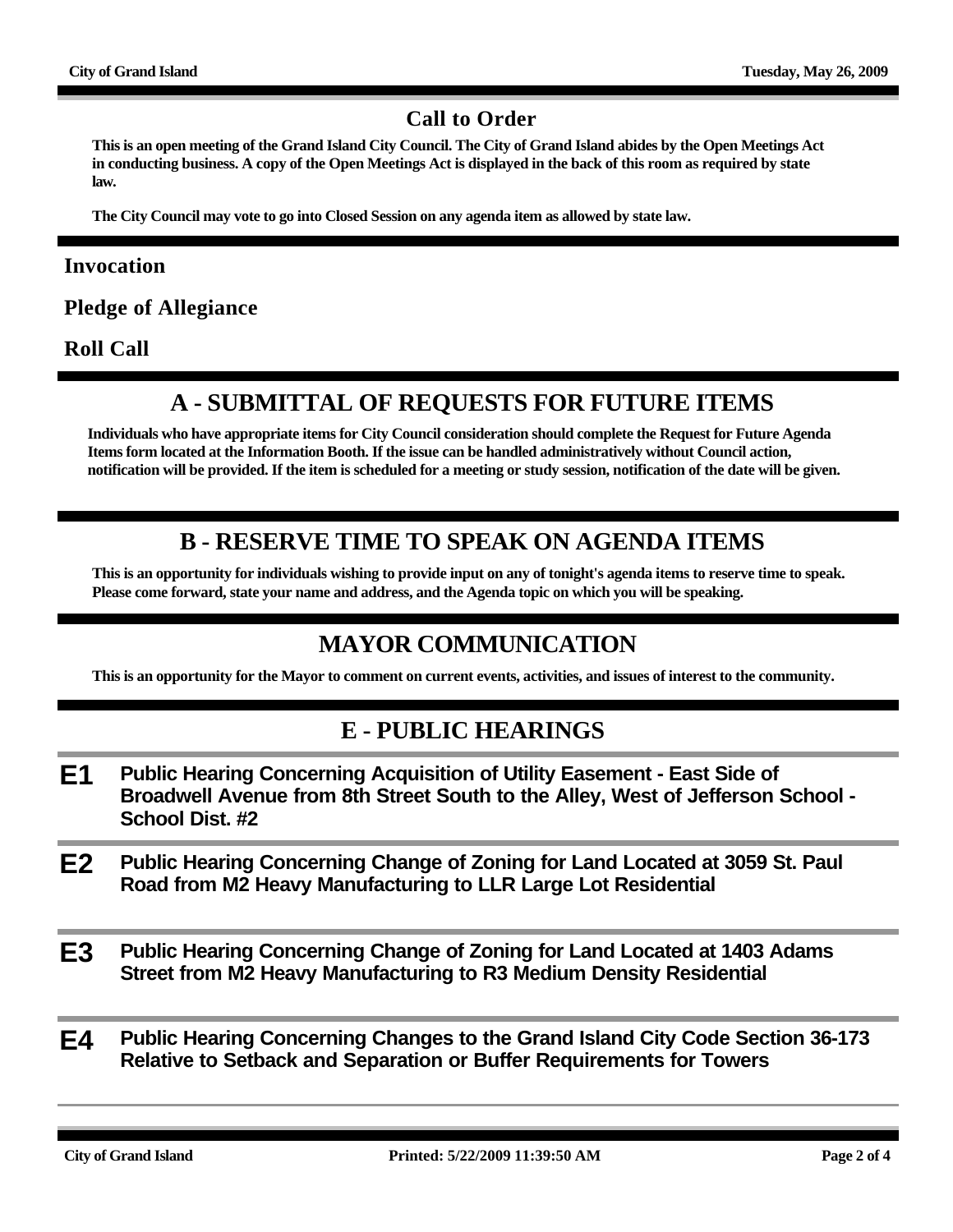**E5 Public Hearing on Acquisition by Lease-Purchase of Building to Serve as a Recreational Facility and State Fair Activities.**

*Are there any items the council would like removed from the consent agenda?*

#### **F - ORDINANCES**

- **F1 #9214 Consideration of Annexation of Property Located South of Case New Holland and West of Highway 281 (Final Reading)**
- **F2 #9215 Consideration of Lease-Purchase Agreement, Ground Lease and Escrow Agreement for Building and Related Improvements to Serve as a Recreational Facility for State Fair Activities (Final Reading)**
- **F3 #9216 Consideration of Disestablishment of Business Improvement District No. 8 Second Reading**
- **F4 #9219 Consideration of Vacation of Easement in Vacated Jefferson Street; Adjacent to Lot One (1), Block Eleven (11) Wallich's Addition (1314 W 7th Street)**
- **F5 #9220 Consideration Concerning Change of Zoning for Land Located at 3059 St. Paul Road from M2 Heavy Manufacturing to LLR Large Lot Residential**
- **F6 #9221 Consideration Concerning Change of Zoning for Land Located at 1403 Adams Street from M2 Heavy Manufacturing to R3 Medium Density Residential**
- **F7 #9222 Consideration Concerning Changes to the Grand Island City Code Section 36-173 Relative to Setback and Separation or Buffer Requirements for Towers**

### **G - CONSENT AGENDA**

- **G1 Approving Minutes of May 12, 2009 City Council Regular Meeting**
- **G2 Approving Minutes of May 19, 2009 City Council Study Session**